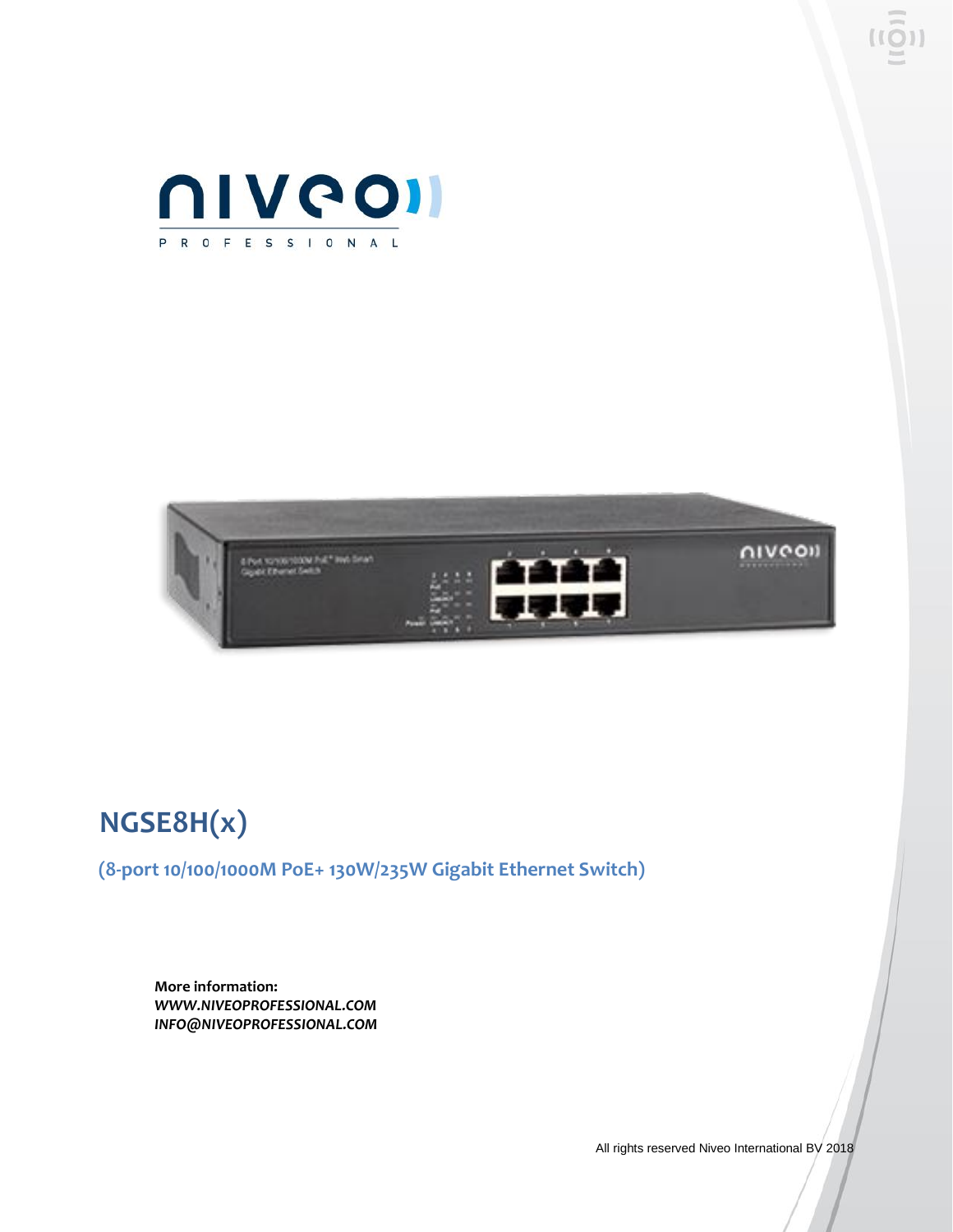### **Product Specification**

#### **Introduction**

NGSE8H(x) is a 8-port 10/100/1000M PoE+ Ethernet Switch that is designed for medium or large network environment to strengthen its network connection. Including rack-mount brackets, the 11" size fits into your rack environment. It is a superb choice to boost your network with better performance and efficiency.

#### **IEEE 802.3at Power over Ethernet (PoE) ports**

NGSE8H(x) features 8-port PoE IEEE 802.3at supplying up to 30 watt per port. This product can convert standard 100~240V/AC power into low-voltage DC that runs over existing LAN cable to power up IEEE 802.3at compliant network accessories. By adding NGSE8H to existing networking, installing networking products such as Access Points and IP cameras can be easily managed and set up. Wireless device deployments are easily located with available power outlets and network administrators don't need to use heavy AC power adapters anymore.

#### **High-Speed Networking and Jumbo Frames Support**

NGSE8H(x) provides an excellent solution for expanding your Gigabit network. By Gigabit speed, this product provides high flexibility and high bandwidth connectivity to servers, workstations and other attached devices. It enables you to save time transferring large files. In addition, it also supports Jumbo Frames 9.6K to improve network utilization of large file transfers.

#### **No Special Networking Cable Required**

By adding PoE devices, you can use an existing standard Cat.5/Cat.5e Ethernet cable without a new electrical outlet for both power and data. It helps you reduce installation time and cost.

#### **Auto-MDI/MDI-X**

Every port can automatically sense your type of cable, so there is no need for crossover cables whether you are connecting this switch to another switch or to a computer.

#### **Auto-Negotiation**

Every port can automatically sense if the connected network devices are running at 10Mbps/ 100Mbps/1000Mbps and Half/Full-Duplex mode, and adjust accordingly.

#### **Non-Blocking**

This switch receives and forwards traffic seamlessly with its non-blocking wire-speed. Every port simultaneously supports up to 200Mbps/2000Mbps of bandwidth in full-duplex mode. This feature provides full wire speed to the connected devices and allows you to run a smooth network.

#### **Store and Forward**

By this function, this switch can maximize network performance while minimizing the propagation of bad network packets.